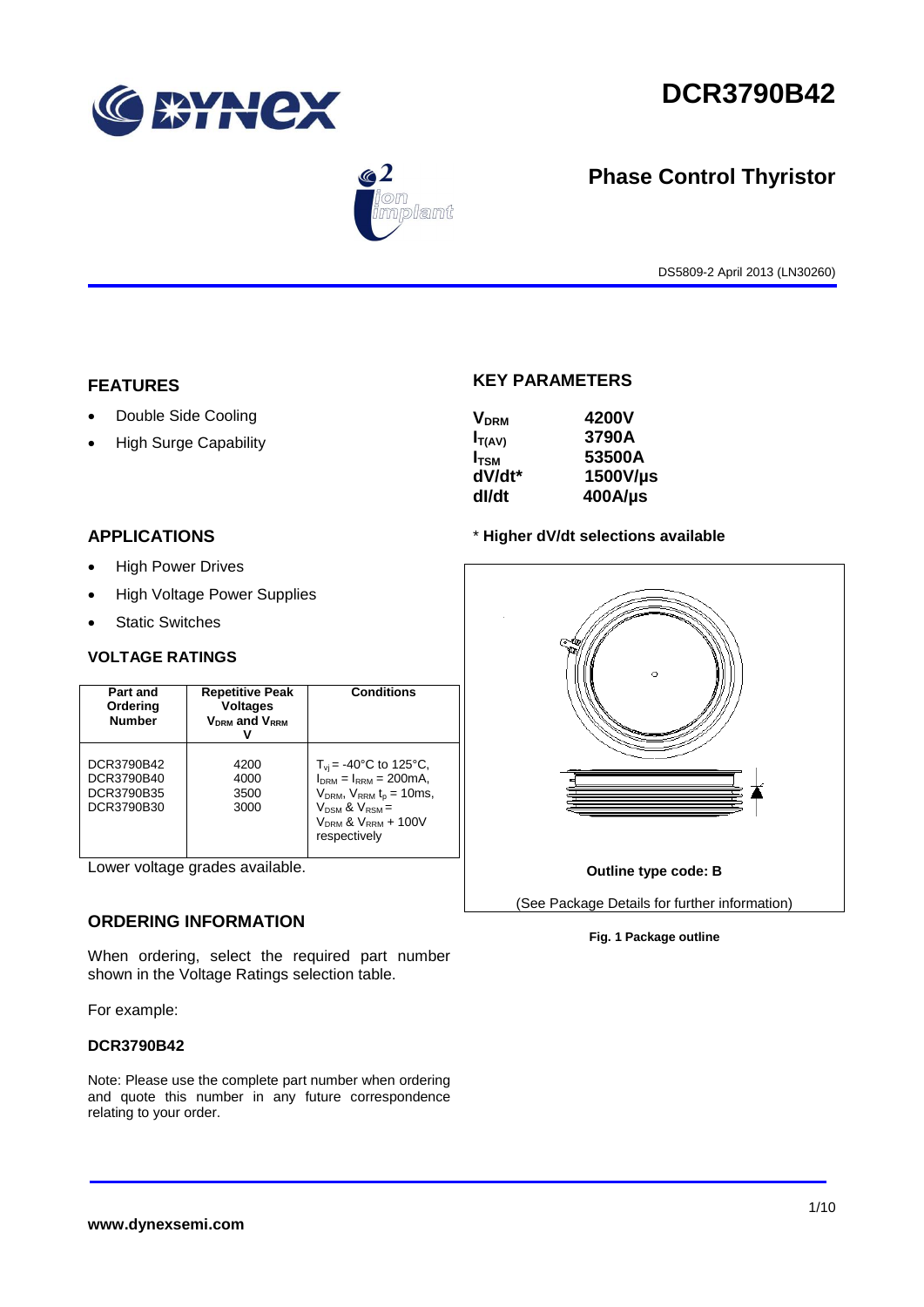



# **CURRENT RATINGS**

**Tcase = 60°C unless stated otherwise**

| Symbol                    | <b>Test Conditions</b><br><b>Parameter</b> |                          | Max. | <b>Units</b> |
|---------------------------|--------------------------------------------|--------------------------|------|--------------|
| <b>Double Side Cooled</b> |                                            |                          |      |              |
| $I_{T(AV)}$               | Mean on-state current                      | Half wave resistive load | 3790 | Α            |
| I <sub>T(RMS)</sub>       | <b>RMS</b> value                           | $\overline{\phantom{0}}$ | 5953 | A            |
| $I_T$                     | Continuous (direct) on-state current       | $\overline{\phantom{a}}$ | 5330 | Α            |

# **SURGE RATINGS**

| Symbol       | <b>Parameter</b>                        | <b>Test Conditions</b>                           |       | Units             |
|--------------|-----------------------------------------|--------------------------------------------------|-------|-------------------|
| <b>I</b> TSM | Surge (non-repetitive) on-state current | 10ms half sine, $T_{\text{case}} = 125^{\circ}C$ | 53.5  | kA                |
| $l^2t$       | $I2t$ for fusing                        | $V_R = 0$                                        | 14.31 | MA <sup>2</sup> s |

# **THERMAL AND MECHANICAL RATINGS**

| Symbol                         | <b>Parameter</b>                      | <b>Test Conditions</b>                       | Min.        | Max.           | <b>Units</b> |      |
|--------------------------------|---------------------------------------|----------------------------------------------|-------------|----------------|--------------|------|
| $R_{th(j-c)}$                  | Thermal resistance – junction to case | DC<br>Double side cooled                     |             |                | 0.007        | °C/W |
|                                |                                       | Single side cooled                           | Anode DC    | ٠              | 0.0116       | °C/W |
|                                |                                       |                                              | Cathode DC  | $\blacksquare$ | 0.0181       | °C/W |
| $R_{th(c-h)}$                  | Thermal resistance – case to heatsink | Clamping force 70.0kN<br>Double side         |             | $\blacksquare$ | 0.0014       | °C/W |
|                                |                                       | (with mounting compound)                     | Single side | ۰              | 0.0028       | °C/W |
| $T_{\rm\scriptscriptstyle VI}$ | Virtual junction temperature          | Blocking V <sub>DRM</sub> / V <sub>RRM</sub> |             |                | 125          | °C   |
| $T_{\text{stg}}$               | Storage temperature range             |                                              |             | $-55$          | 125          | °C   |
| $F_m$                          | Clamping force                        |                                              |             | 63.0           | 77.0         | kN   |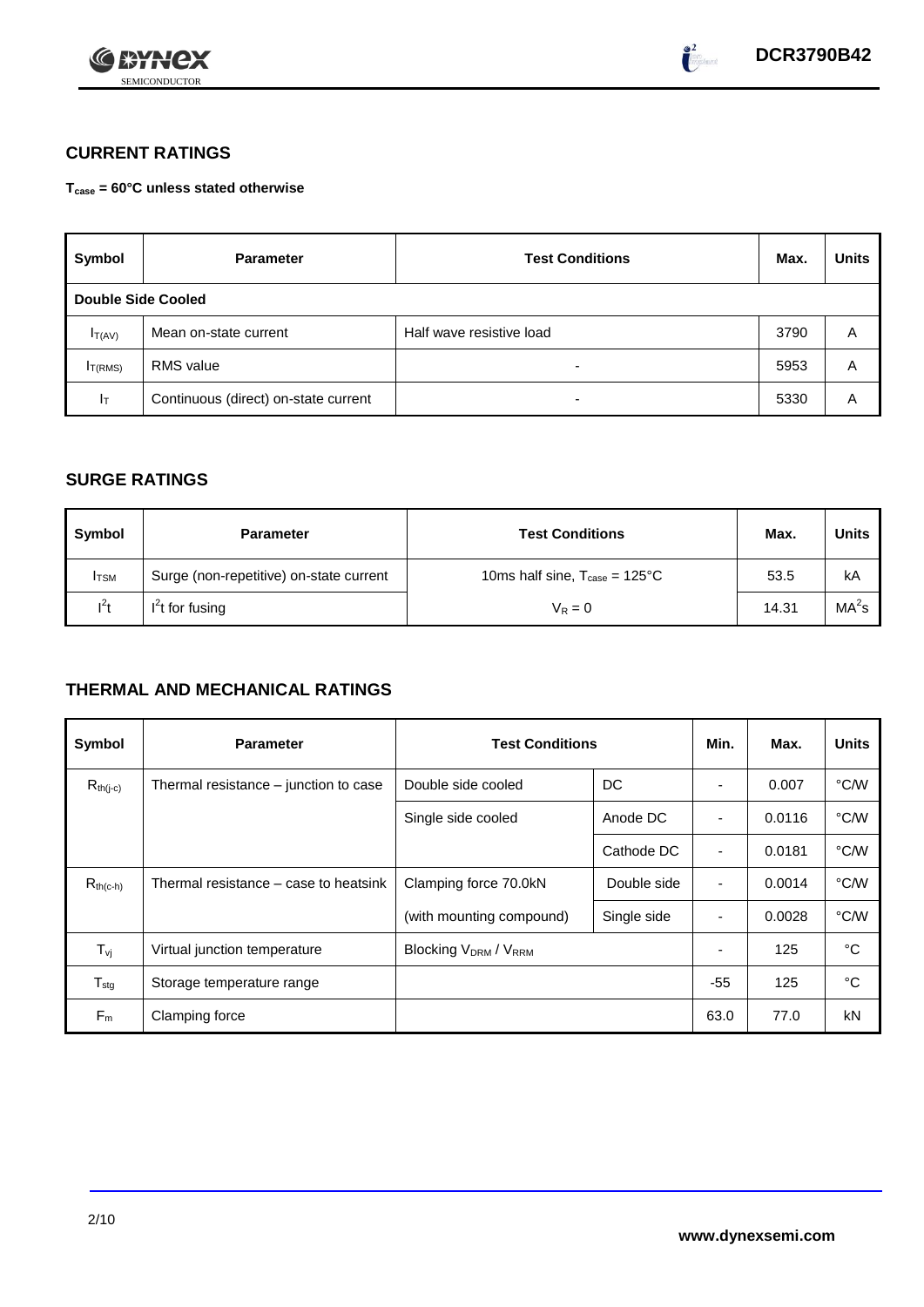

# **DYNAMIC CHARACTERISTICS**

| Symbol           | <b>Parameter</b>                              | <b>Test Conditions</b>                                                                          |                 | Min.                     | Max.       | <b>Units</b> |
|------------------|-----------------------------------------------|-------------------------------------------------------------------------------------------------|-----------------|--------------------------|------------|--------------|
| <b>IRRM/IDRM</b> | Peak reverse and off-state current            | At $V_{RRM}/V_{DRM}$ , $T_{case} = 125^{\circ}C$                                                |                 | $\overline{\phantom{a}}$ | 200        | mA           |
| dV/dt            | Max. linear rate of rise of off-state voltage | To 67% $V_{DRM}$ , T <sub>i</sub> = 125°C, gate open                                            |                 | $\blacksquare$           | 1500       | $V/\mu s$    |
| dl/dt            | Rate of rise of on-state current              | From 67% $V_{DRM}$ to 2x $I_{T(AV)}$                                                            | Repetitive 50Hz | $\blacksquare$           | 200        | $A/\mu s$    |
|                  |                                               | Gate source 30V, 10 $\Omega$ ,                                                                  | Non-repetitive  |                          | 400        | $A/\mu s$    |
|                  |                                               | $t_r < 0.5 \mu s$ , T <sub>i</sub> = 125°C                                                      |                 |                          |            |              |
| $V_{T(TO)}$      | Threshold voltage - Low level                 | 700A to 4100A at $T_{\text{case}} = 125^{\circ}C$                                               |                 | $\overline{\phantom{a}}$ | 0.83       | $\vee$       |
|                  | Threshold voltage - High level                | 4100A to 12000A at $T_{\text{case}} = 125^{\circ}$ C                                            |                 | $\overline{\phantom{a}}$ | 1.0        | V            |
| $r_{\text{T}}$   | On-state slope resistance – Low level         | 700A to 4100A at $T_{\text{case}} = 125^{\circ}$ C                                              |                 |                          | 0.1688     | $m\Omega$    |
|                  | On-state slope resistance - High level        | 4100A to 12000A at $T_{\text{case}} = 125^{\circ}$ C                                            |                 |                          | 0.1263     | $m\Omega$    |
| $t_{\text{qd}}$  | Delay time                                    | $V_D = 67\% V_{DRM}$ , gate source 30V, 10 $\Omega$                                             |                 | <b>TBD</b>               | <b>TBD</b> | μs           |
|                  |                                               | $t_r = 0.5 \mu s$ , $T_i = 25^{\circ}C$                                                         |                 |                          |            |              |
| $t_q$            | Turn-off time                                 | $T_i = 125^{\circ}C$ , $V_R = 200V$ , dl/dt = 1A/µs,                                            |                 | 250                      | 500        | μs           |
|                  |                                               | $dV_{DR}/dt = 20V/\mu s$ linear                                                                 |                 |                          |            |              |
| $Q_{\rm S}$      | Stored charge                                 | $I_T = 2000A$ , $T_i = 125^{\circ}C$ , dl/dt - 1A/µs,                                           |                 | 1500                     | 4500       | μC           |
| IL.              | Latching current                              | $T_i = 25^{\circ}C$ , $V_D = 5V$                                                                |                 | $\overline{\phantom{a}}$ | 3          | A            |
| Iн               | Holding current                               | $T_i = 25^{\circ}C$ , R <sub>G-K</sub> = $\infty$ , I <sub>TM</sub> = 500A, I <sub>T</sub> = 5A |                 | ٠                        | 300        | mA           |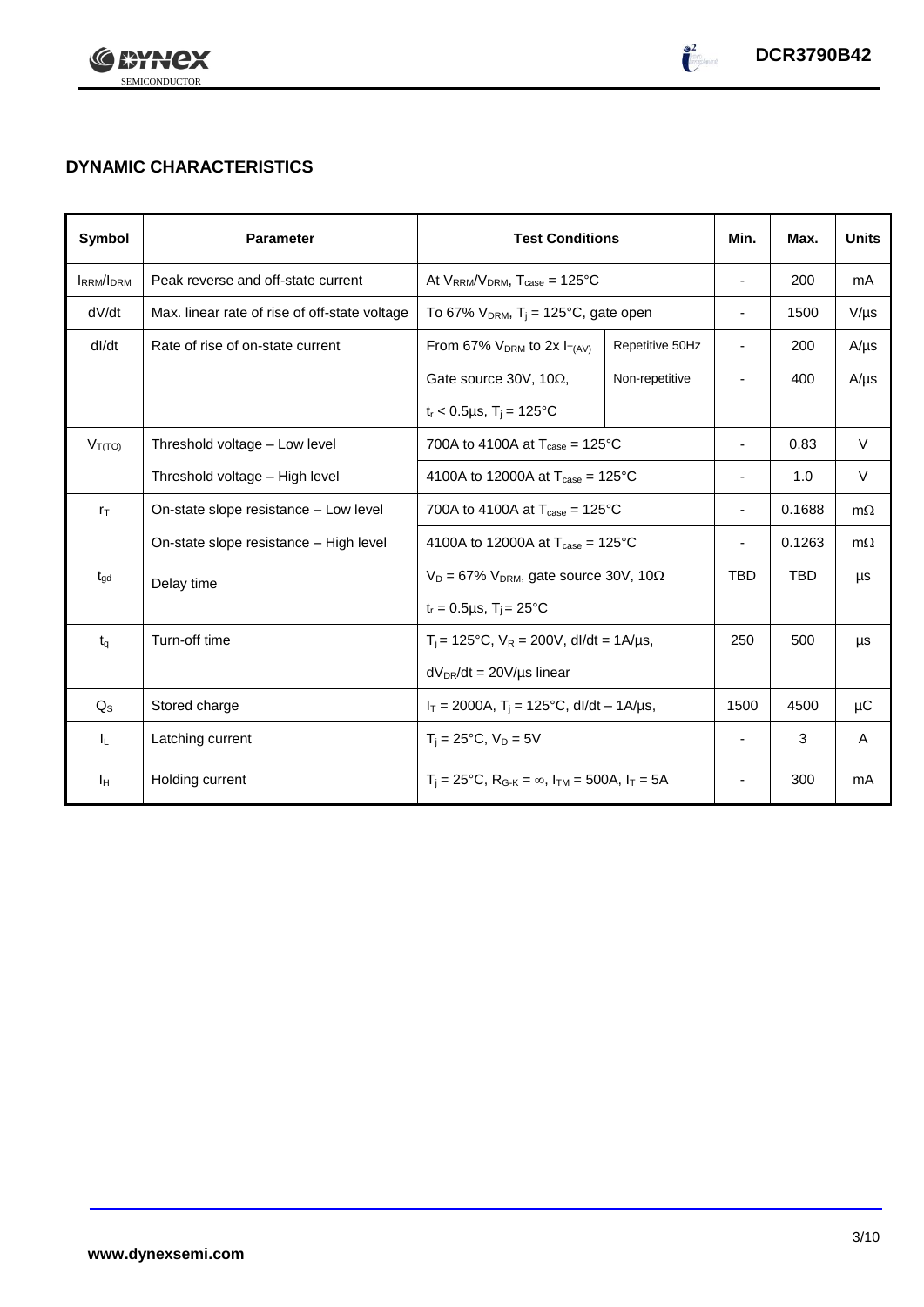

# **GATE TRIGGER CHARACTERISTICS AND RATINGS**

| Symbol          | <b>Parameter</b>         | <b>Test Conditions</b>                       | Max. | <b>Units</b> |
|-----------------|--------------------------|----------------------------------------------|------|--------------|
| V <sub>GT</sub> | Gate trigger voltage     | $V_{DRM} = 5V$ , $T_{case} = 25^{\circ}C$    | 1.5  | V            |
| VGD             | Gate non-trigger voltage | At 50% $V_{DRM}$ , $T_{case} = 125^{\circ}C$ | 0.4  | V            |
| IGТ             | Gate trigger current     | $V_{DRM}$ = 5V, $T_{case}$ = 25°C            | 350  | mA           |
| lgd             | Gate non-trigger current | At 50% $V_{DRM}$ , $T_{case} = 125^{\circ}C$ | 10   | mA           |

# **CURVES**



### **Fig.2 Maximum & minimum on-state characteristics**

 $V_{TM}$  **EQUATION** Where  $A = 0.348967$  $B = 0.066851$  $V_{TM} = A + B\ln(I_T) + C.I_T + D.\sqrt{I_T}$  C = 0.000102  $D = 0.003788$ these values are valid for  $T_i = 125^{\circ}C$  for  $I_T$  500A to 10000A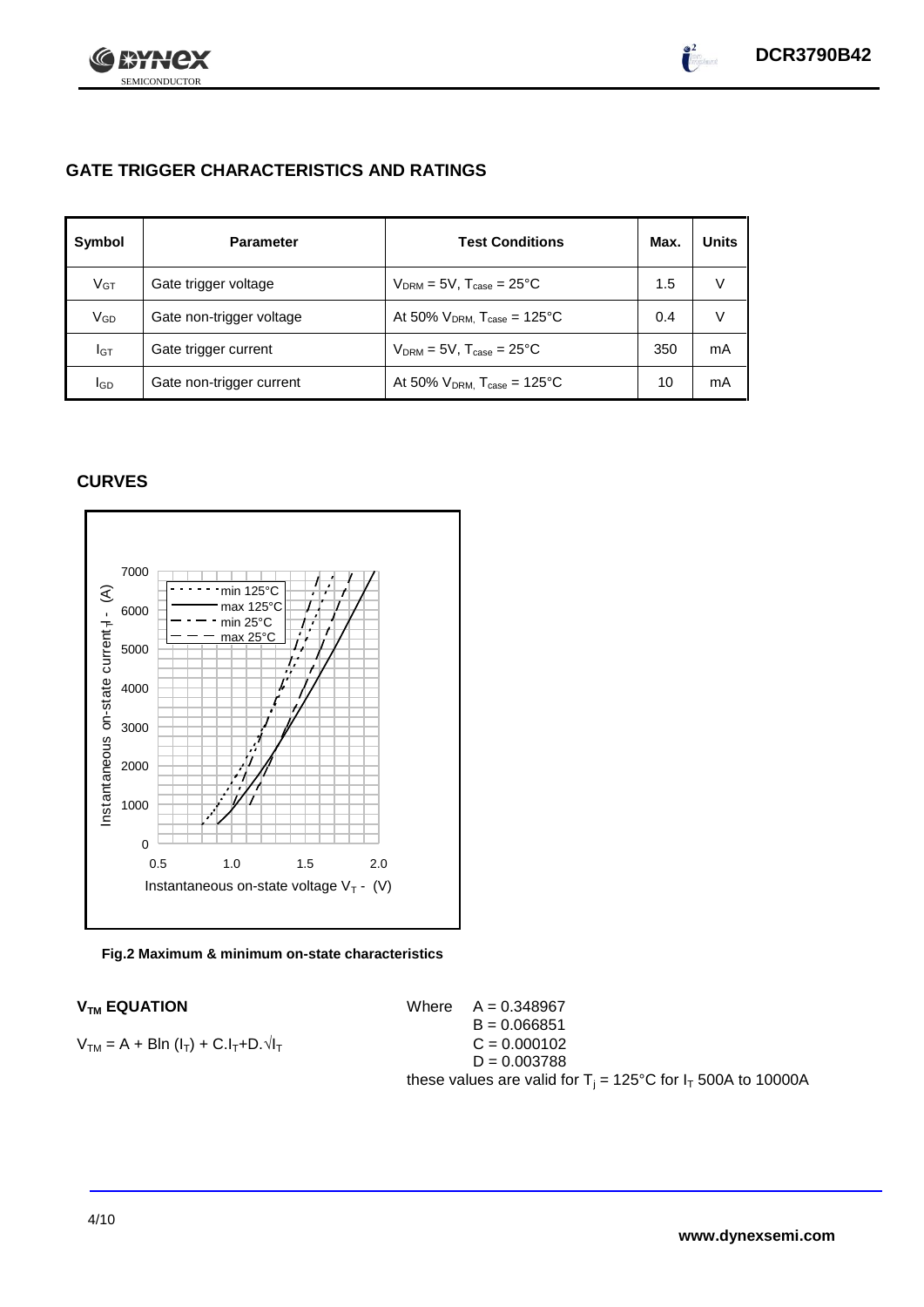



**Fig.5 Maximum permissible heatsink temperature, double side cooled – sine wave**

 $\int_0^2$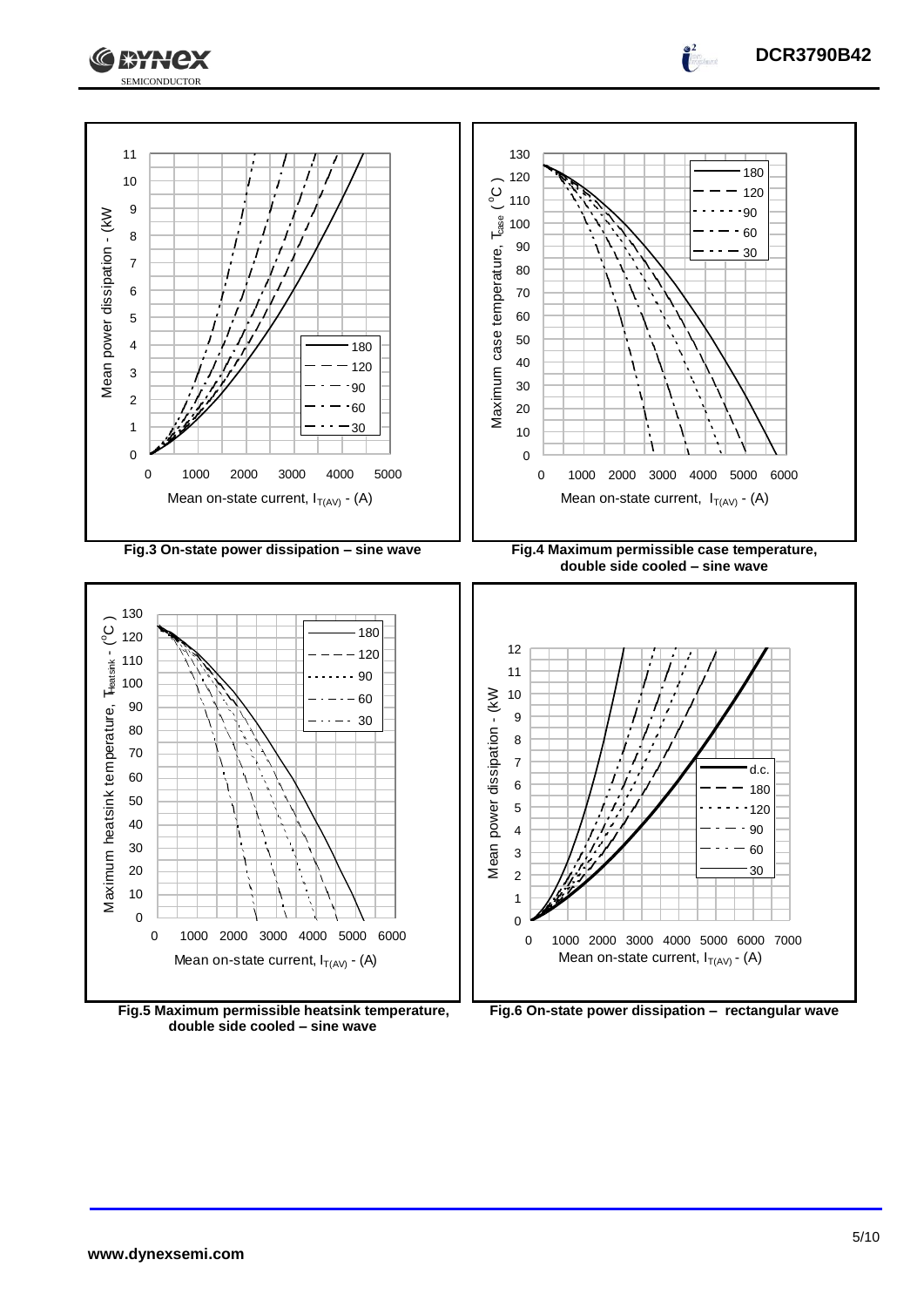





| Double side cooled  | $R_i$ (°C/kW) | 0.502     | 1.333     | 2.9559    | 2.2335 |
|---------------------|---------------|-----------|-----------|-----------|--------|
|                     | $T_i$ (s)     | 0.0137081 | 0.0548877 | 0.3311925 | 1.6905 |
| Anode side cooled   | $R_i$ (°C/kW) | 1.3035    | 3.138     | 1.1859    | 5.9136 |
|                     | $T_i(s)$      | 0.0251065 | 0.2410256 | 1.0806    | 11.002 |
| Cathode side cooled | $R_i$ (°C/kW) | 1.2616    | 2.6216    | 13.3603   | 0.8304 |
|                     | $T_i(s)$      | 0.0245837 | 0.2005035 | 5.7854    | 16.765 |

 $Z_{\text{th}} = \sum [R_i \times (1-\exp. (t/t_i))]$  [1]

### $\Delta R_{th(j\text{-}c)}$  Conduction

Tables show the increments of thermal resistance  $R_{th(j-c)}$  when the device operates at conduction angles other than d.c.

|                  | Double side cooling |       |  | Anode Side Cooling |       |                           |  |                | Cathode Sided Cooling |                     |
|------------------|---------------------|-------|--|--------------------|-------|---------------------------|--|----------------|-----------------------|---------------------|
|                  | $\Delta Z_{th}$ (z) |       |  |                    |       | $\Delta Z_{\text{th}}(z)$ |  |                |                       | $\Delta Z_{th}$ (z) |
| $\theta^{\circ}$ | sine.               | rect. |  | $\theta^{\circ}$   | sine. | rect.                     |  | $\rho^{\circ}$ | sine.                 | rect.               |
| 180              | 0.70                | 0.48  |  | 180                | 0.67  | 0.47                      |  | 180            | 0.67                  | 0.47                |
| 120              | 0.80                | 0.68  |  | 120                | 0.77  | 0.66                      |  | 120            | 0.77                  | 0.66                |
| 90               | 0.90                | 0.78  |  | 90                 | 0.87  | 0.75                      |  | 90             | 0.87                  | 0.76                |
| 60               | 1.00                | 0.89  |  | 60                 | 0.95  | 0.86                      |  | 60             | 0.95                  | 0.86                |
| 30               | 1.07                | 1.01  |  | 30                 | 1.02  | 0.96                      |  | 30             | 1.02                  | 0.96                |
| 15               | 1.10                | 1.07  |  | 15                 | 1.05  | 1.02                      |  | 15             | 1.05                  | 1.02                |

|     | <b>Cathode Sided Cooling</b> |       |  |  |  |  |
|-----|------------------------------|-------|--|--|--|--|
|     | $\Delta Z_{th}$ (z)          |       |  |  |  |  |
| o   | sine.                        | rect. |  |  |  |  |
| 180 | 0.67                         | 0.47  |  |  |  |  |
| 120 | 0.77                         | 0.66  |  |  |  |  |
| 90  | 0.87                         | 0.76  |  |  |  |  |
| 60  | 0.95                         | 0.86  |  |  |  |  |
| 30  | 1.02                         | 0.96  |  |  |  |  |
| 15  | 1.05                         | 1.02  |  |  |  |  |

**Fig.9 Maximum (limit) transient thermal impedance – junction to case (°C/kW)**



**DCR3790B42**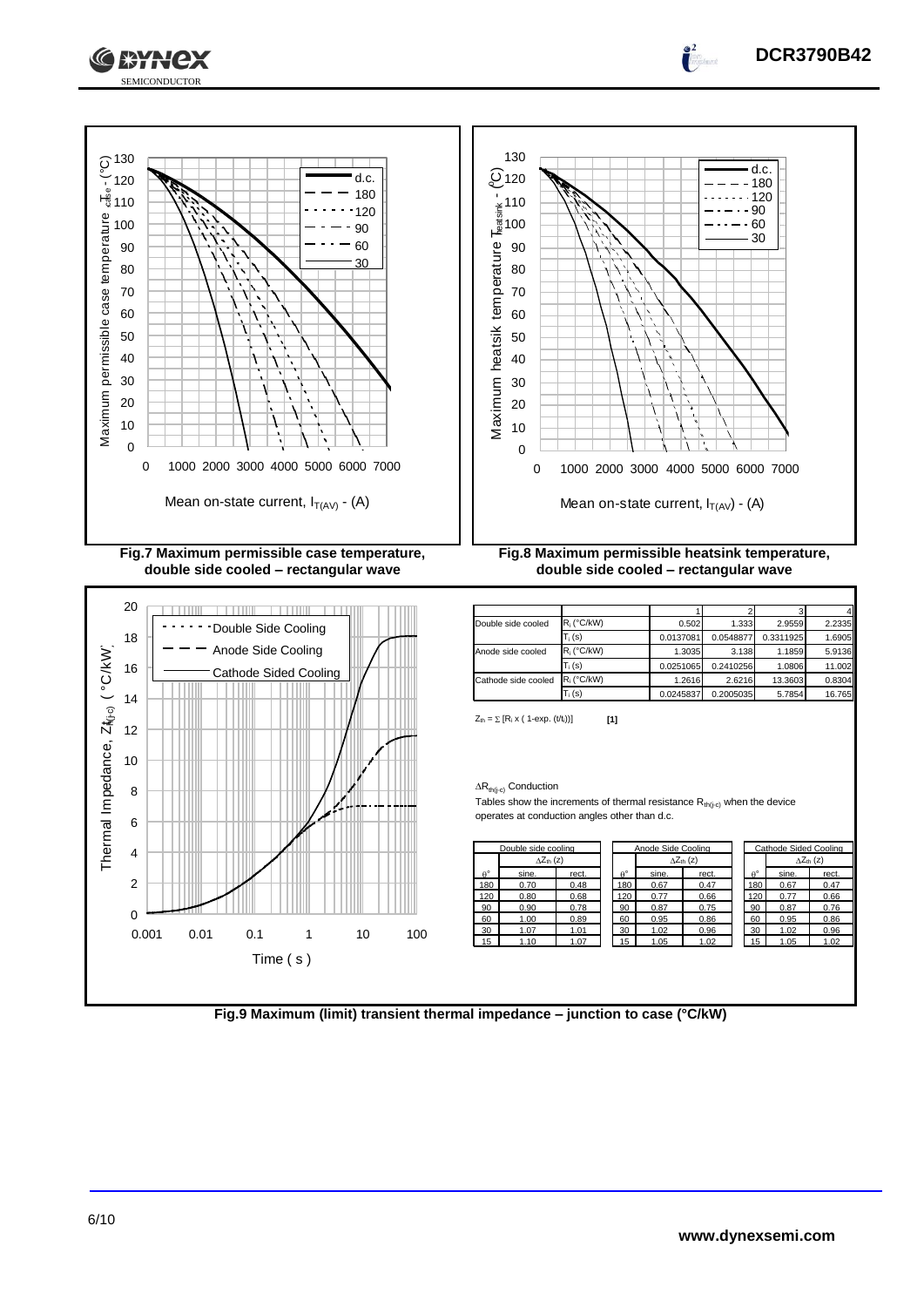



**Fig.12 Stored charge Fig.13 Reverse recovery current**

 $\int_0^2$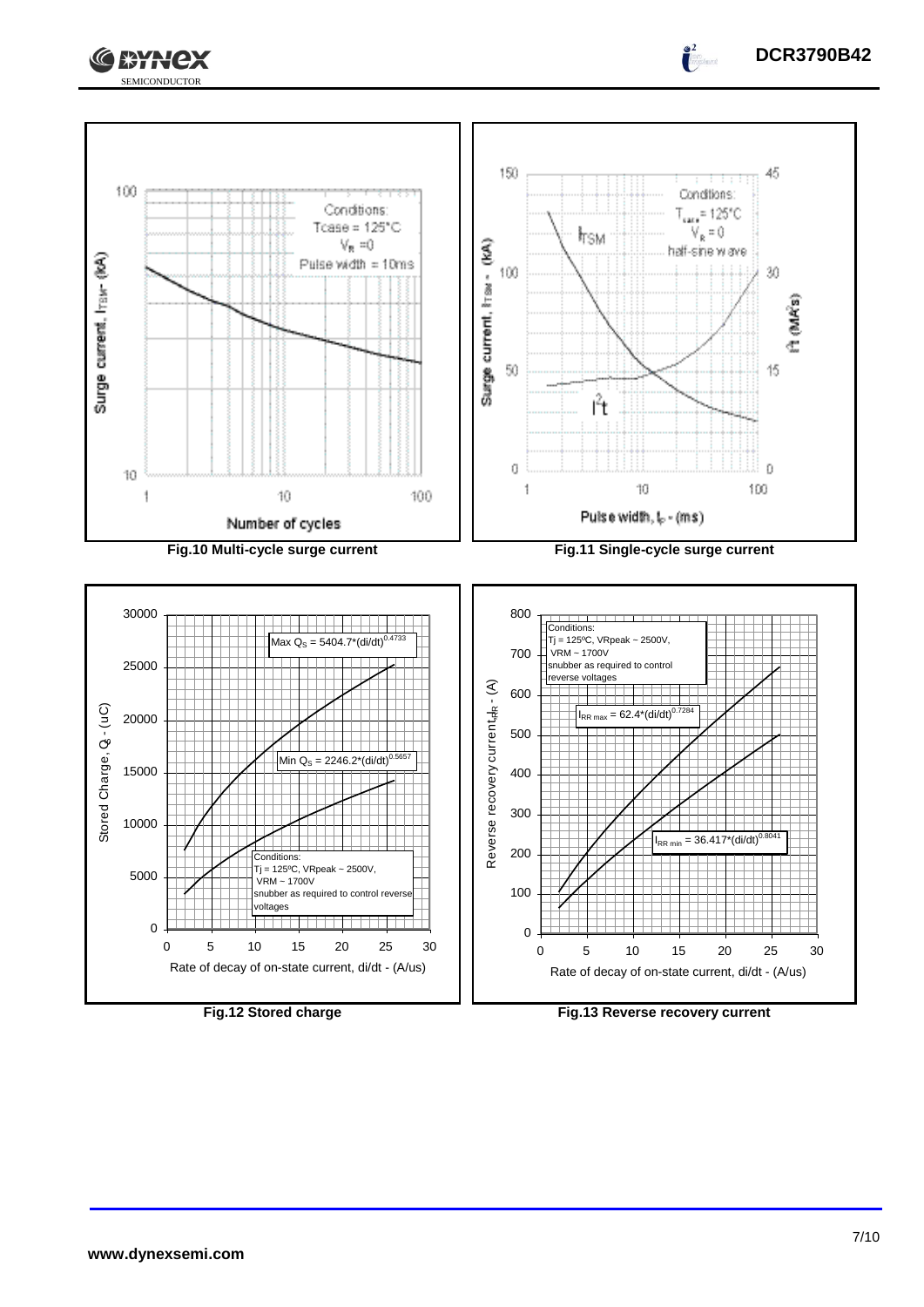

**Fig14 Gate Characteristics**



**Fig. 15 Gate characteristics**

 $\int_{0}^{2}$ 

**CEYNEX**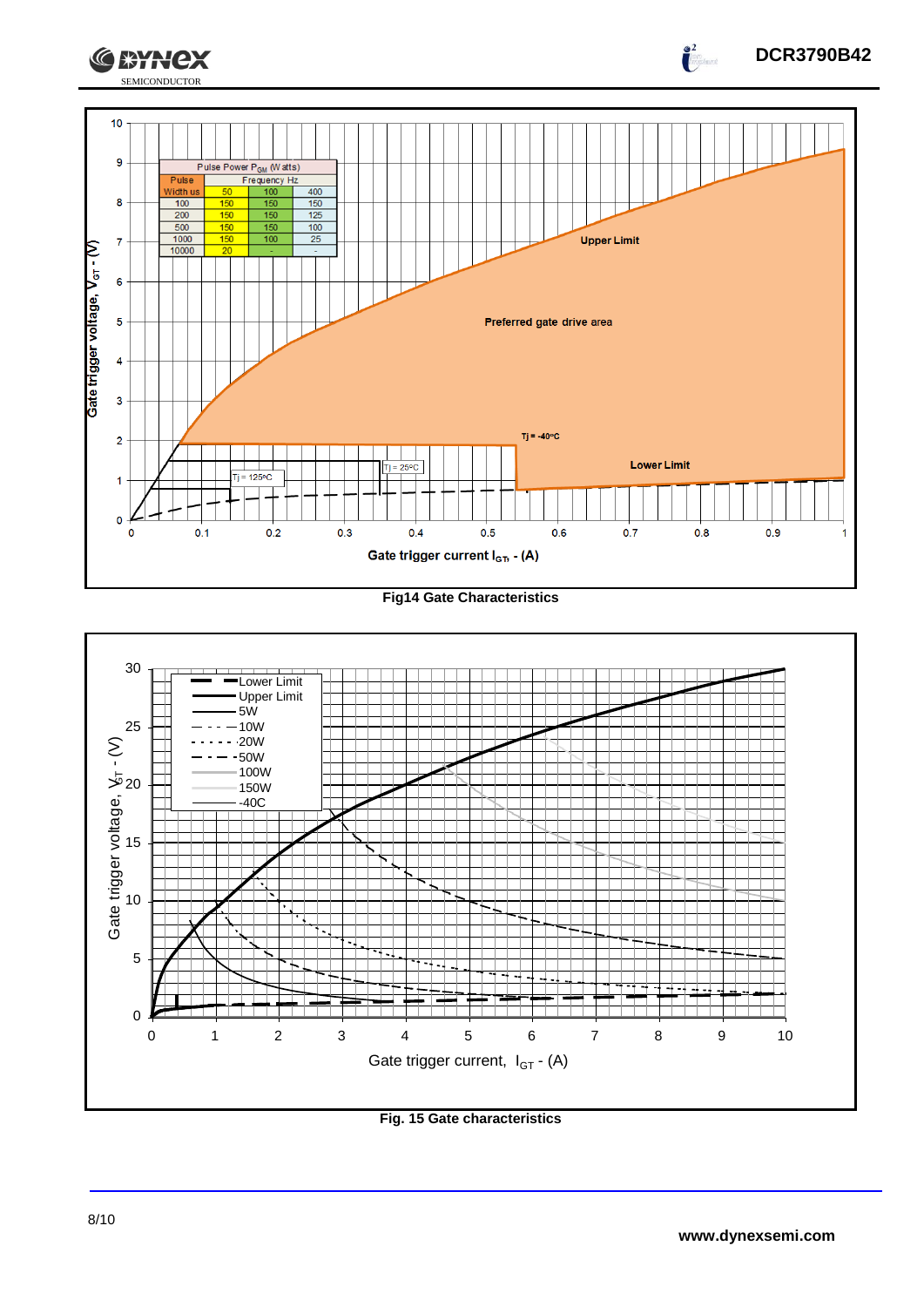

 $\int_0^2$ 

# **PACKAGE DETAILS**

For further package information, please contact Customer Services. All dimensions in mm, unless stated otherwise. DO NOT SCALE.



**Fig.16 Package outline**